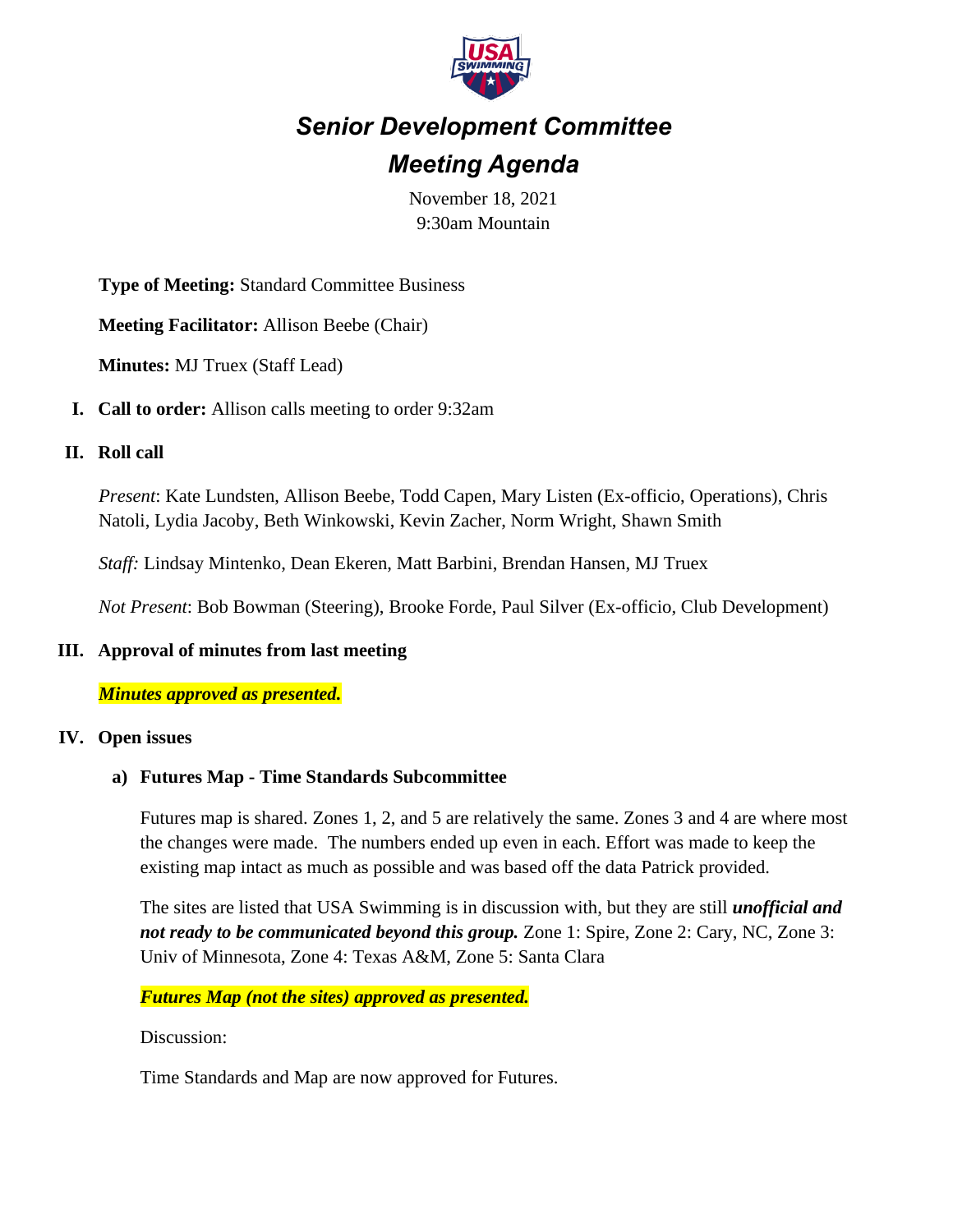

## Communications Plan:

- Put in Coaches Connection: The information provided will include what the time standards are, moving to 5 sites, site selection will be announced later, and that there will be a cap. No graphics necessary if we don't have them yet (e.g., map, time standards graphic)
- Marketo timing is tricky, so will put in the Coaches Connection and may use the website and social media to help push this out.

## **b) Futures cap size - Time Standard Subcommittee**

\* Last year, we put an 800-person cap. Committee to decide whether we include this for 2022.

Discussion: Question posed if the group felt it necessary to have a cap since we are going to 5 meets? It is explained that it can be venue dependent. For example, Santa Clara could probably host 1000 athletes, but it would be crowded in San Antonio with that amount.

There is a recommendation that we keep the cap and then to look at the number as the event nears. There is agreement. There is a motion to keep the 800 cap. And a second.

*The committee votes to have a cap of 800 swimmers* (and as we get closer, we will work with individual venues to see if we need to address it.)

Discussion to include short relays at Futures since it is included in Summer Juniors.

Format would be tough. Shorter time frame. Let's talk about logistics. Meet information needs to go out in the next couple of weeks. If we blindly approve, we need to designate a group of people to decide where it goes. Timing to accomplish his will be tough.

Okay to leave out. Believes that it can act as an incentive for Summer Juniors swimmers/coaches.

Teams bring in lots of kids so might be a good place to have them. There is agreement. Another coach in favor if it can fit into the format.

If we allow relay only swimmers at Futures it could take up a significant number of the 800 cap and this could be a concern. There is agreement.

Should we wait until the next year to do this? There is support for this.

Motion to table and send to a subcommittee. A committee member seconds.

*Motion passes to table this for next year.*